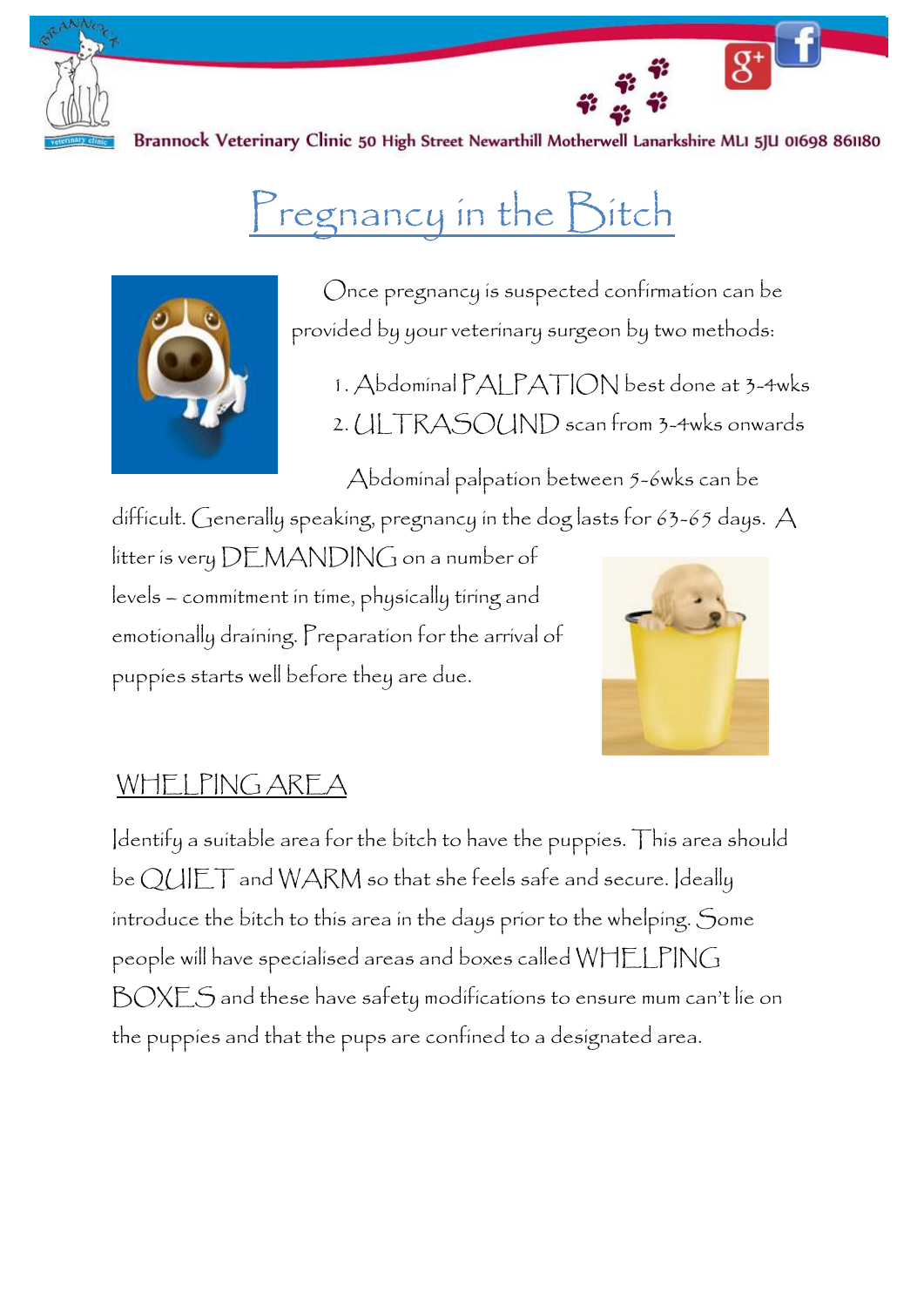

Brannock Veterinary Clinic 50 High Street Newarthill Motherwell Lanarkshire MLI 5JU 01698 861180

 $\overline{g^+}$ 

#### WORMING

Bitches will pass WORMS to the puppies by two means – through the PLACENTA before being born and through the MILK after birth. It is thus very important to worm them during pregnancy and again with the pups at 2-3wks of age. Make sure the wormer is safe to be used.

### FEEDING

During the latter stages of pregnancy the bitch's stomach will be unable to cope with large volumes of food at a time. Small FREQUENT meals should therefore be offered 5-6 x daily. The amount of food should be substantially increased once the puppies have arrived and this food should be concentrated in CALORIES to avoid weight loss for the mum. Producing all that milk and cleaning up after the pups is very calorie consuming!!!!!

#### WHELPING

Signs that your bitch is about to whelp include restlessness, inappetant and seeking solitude. Milk can usually be expressed 2-3 days before whelping. A clear discharge may indicate labour has begun. It is very important  $\mathsf{NOT}$ TO PANIC!!!!!. There are 3 stages to labour although there is not always a clear separation from one stage to the next. STAGE ONE is when the cervix dilates and contractions commence. At this stage the contractions can be felt by the bitch but they are not visible to you. Ultimately a water sac will be visible at the vulva. In STAGE TWO visible contractions will push the puppies down the uterus and make an entrance into the world! .This can